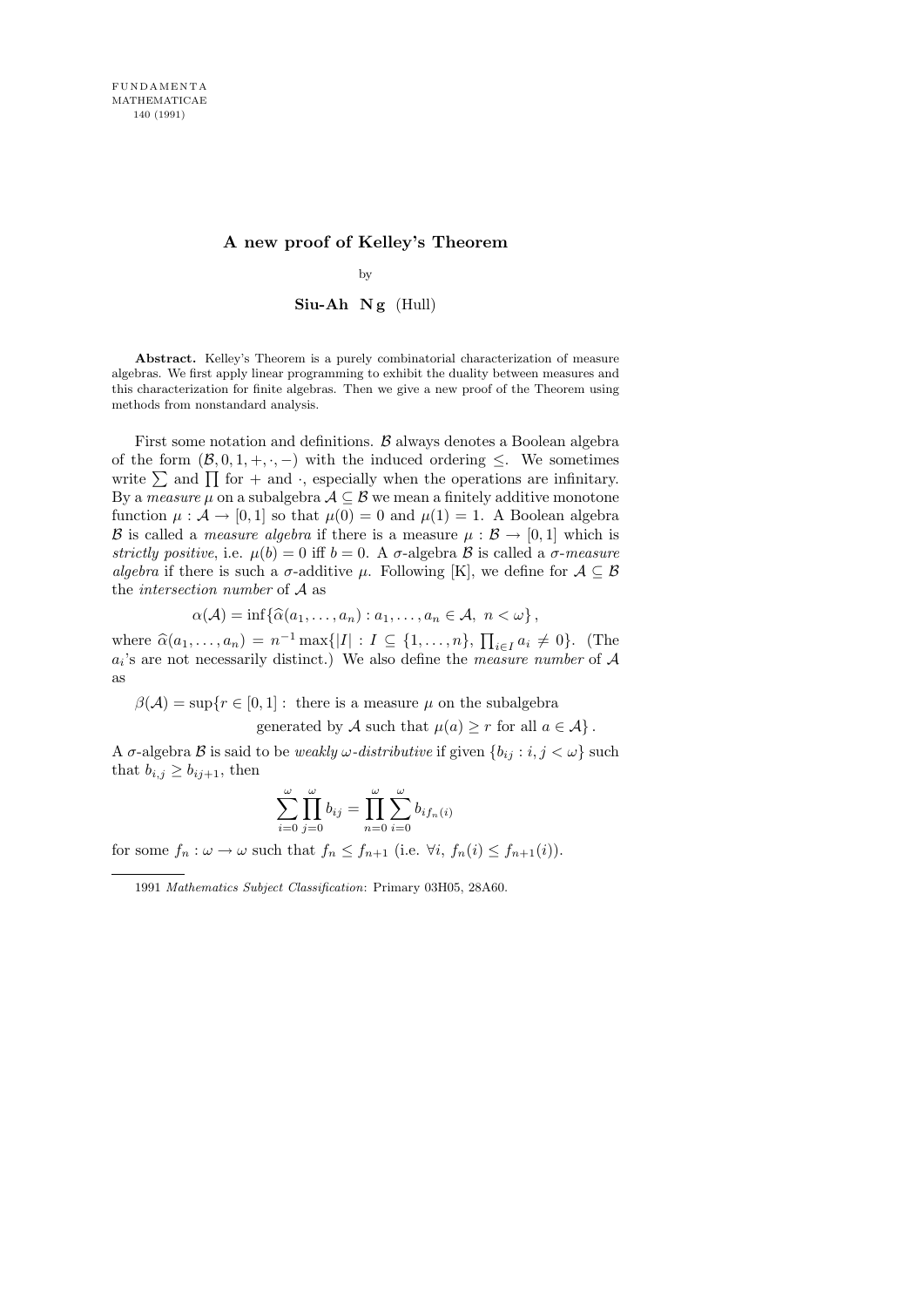64 S.-A. Ng

We assume some basic knowledge of nonstandard analysis (cf. e.g. [HL] and  $[L]$ ) and work in a  $\aleph_1$ -saturated nonstandard universe that has the enlargement property (i.e. every standard set has a hyperfinite extension). We use nonstandard analysis and the duality theorem for linear programming to prove the following theorem of J. L. Kelley. See [K] or [F] for a standard proof.

KELLEY'S THEOREM. (1) A Boolean algebra  $\beta$  is a measure algebra iff (\*) there are  $A_n \subset \mathcal{B}$  such that  $\alpha(A_n) > 0$  and  $\mathcal{B} = \bigcup_{n < \omega} A_n \cup \{0\}$ .

(2) A  $\sigma$ -algebra  $\beta$  is a  $\sigma$ -measure algebra iff  $\beta$  is weakly  $\omega$ -distributive and also satisfies  $(*)$ . ■

The proof is based on the following lemma, which exhibits the duality between measures and Kelley's characterization.

LEMMA. Let  $A \subseteq B$  such that A is finite. Then  $\alpha(A) = \beta(A)$  and both the infimum and supremum in the definitions of  $\alpha$  and  $\beta$  are attained.

P r o o f. Write  $A = \{a_0, \ldots, a_n\}$ , and identify the finite Boolean algebra generated by A as a power set algebra  $\mathcal{P}(X)$  for some  $X = \{p_0, \ldots, p_r\}.$ 

For  $i \leq r, j \leq n$ , define

$$
m_{ij} = \begin{cases} 1 & \text{if } p_i \in a_j, \\ 0 & \text{otherwise,} \end{cases}
$$

and write  $M = [m_{ij}]$ , an  $(r + 1) \times (n + 1)$  binary matrix.

CLAIM 1. (a)  $\alpha(\mathcal{A})$  is the minimal  $\alpha \in \mathbb{R}$  such that

$$
M \cdot \begin{bmatrix} x_0 \\ \vdots \\ x_n \end{bmatrix} \le \begin{bmatrix} \alpha \\ \vdots \\ \alpha \end{bmatrix}
$$

for some  $x_0 + ... + x_n \ge 1$ ,  $x_0, ..., x_n \ge 0$ .

(b)  $\alpha(\mathcal{A}) = \widehat{\alpha}(a_{i_0}, \dots, a_{i_l})$  for some  $a_{i_0}, \dots, a_{i_l} \in \mathcal{A}$ .

P r o o f. Let  $(\alpha_0, \ldots, \alpha_n, \alpha) \in [0, \infty)^{n+2}$  be an extreme point in a region determined by some of the  $r + 2$  hyperplanes

$$
m_{i0}x_0 + \ldots + m_{in}x_n = x_{n+1}, \quad i = 0, \ldots, r,
$$
  

$$
x_0 + \ldots + x_n = 1,
$$

with the property that  $\alpha$  is minimal.

Then this is the minimal  $\alpha$  such that  $M \cdot [x_0, \ldots, x_n]^T \leq \alpha$  among all  $x_0, \ldots, x_n \geq 0$  satisfying  $x_0 + \ldots + x_n \geq 1$ . Since the coefficient of each one of the  $x_i$  is either 0 or 1, the extreme point is a rational point of the form

$$
(\alpha_0,\ldots,\alpha_n,\alpha)=(s_0/s,\ldots,s_n/s,\alpha),
$$

where  $s_0, \ldots, s_n \in \mathbb{N}$  and  $s_0 + \ldots + s_n = s$ .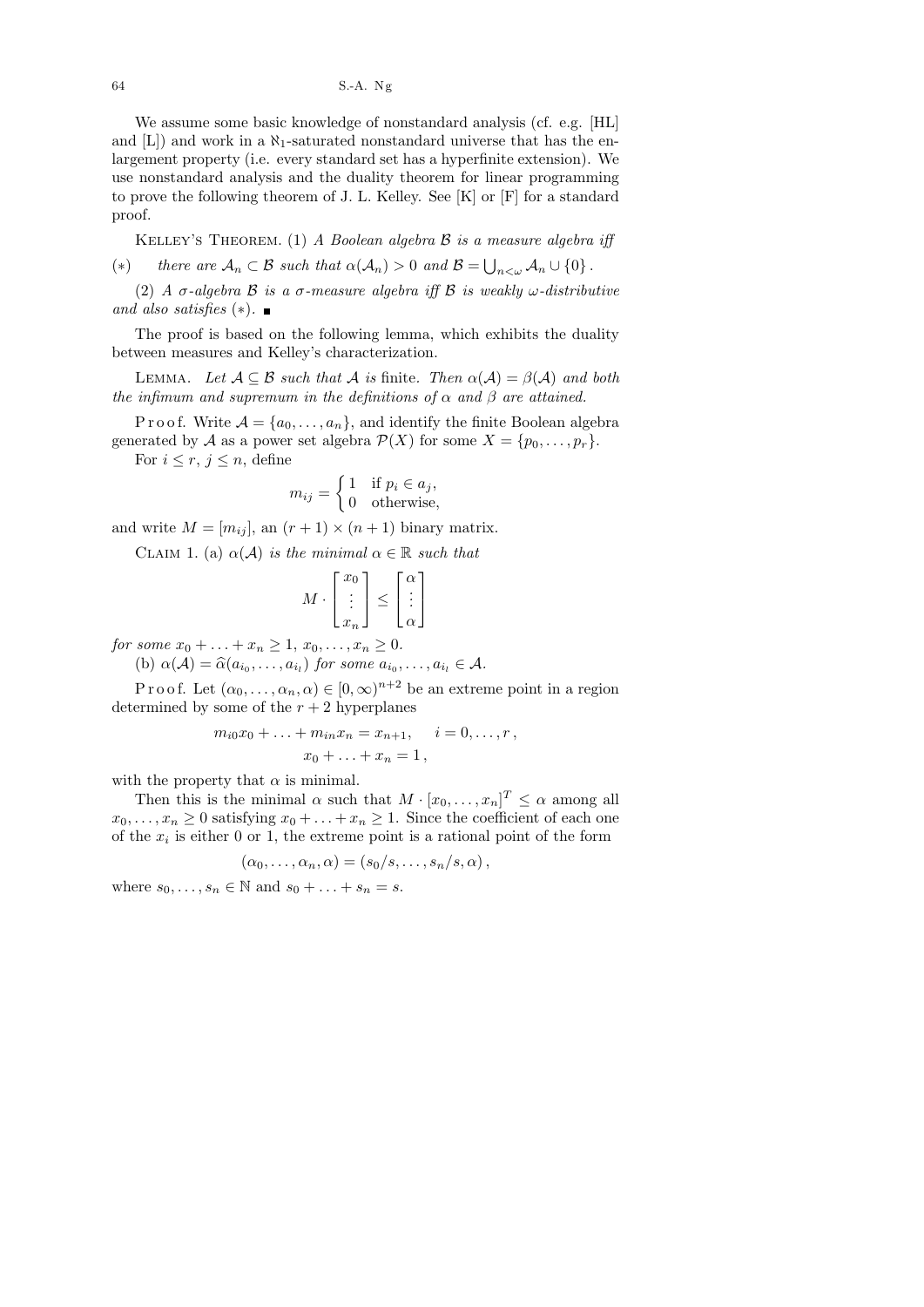Any such rational point  $(s_0/s, \ldots, s_n/s)$  is in one-to-one correspondence with the following sequence from  $\mathcal{A}$ :

$$
\sigma=(a_0\ldots a_0\ a_1\ldots a_1\ldots a_n\ldots a_n),
$$

where  $a_0$  repeats  $s_0$  times,  $a_1$  repeats  $s_1$  times, etc.

Moreover, for the above extreme point, we have  $\hat{\alpha}(\sigma) = \alpha$ , and for any other sequence  $\tau$  from A, we have  $\hat{\alpha}(\tau) \geq \alpha$ . Therefore  $\alpha(\mathcal{A}) = \alpha$  and (a) is proved. Since  $\alpha(\mathcal{A}) = \widehat{\alpha}(\sigma)$ , (b) holds as well.

CLAIM 2. (a)  $\beta(\mathcal{A})$  is the maximal  $\beta \in \mathbb{R}$  such that

$$
M^T \cdot \begin{bmatrix} y_0 \\ \vdots \\ y_r \end{bmatrix} \ge \begin{bmatrix} \beta \\ \vdots \\ \beta \end{bmatrix}
$$

for some  $y_0 + ... + y_r \leq 1, y_0, ..., y_r \geq 0$ .

(b)  $\beta(\mathcal{A})$  is attained by some measure on the subalgebra generated by  $\mathcal{A}$ .

P r o o f. Similar to Claim 1, the maximal  $\beta$  satisfying the matrix inequality is given by some rational point  $(\beta_0, \ldots, \beta_r, \beta)$ . This corresponds to the measure that assigns weights  $\beta_0, \ldots, \beta_r$  to  $p_0, \ldots, p_r$  respectively. Conversely, any such weights  $\beta_0, \ldots, \beta_r$  satisfy the matrix inequality for some  $\beta$ , thus the claim is proved.

The linear programming problems in the above two claims are dual to each other, so  $\alpha(\mathcal{A}) = \beta(\mathcal{A})$  and the lemma is proved.

COROLLARY.  $\alpha(\mathcal{A}) \geq \beta(\mathcal{A})$  for arbitrary  $\mathcal{A} \subseteq \mathcal{B}$ .

P r o o f.  $\alpha(\mathcal{A}) = \inf \alpha(\mathcal{A}_0) = \inf \beta(\mathcal{A}_0) \geq \beta(\mathcal{A})$ , where the infimum is taken over all finite  $\mathcal{A}_0 \subseteq \mathcal{A}$ .

Proof of Kelley's Theorem (1). ( $\Rightarrow$ ). Let  $\mu : \mathcal{B} \to [0,1]$  be a strictly positive measure and let  $A_n = \{b \in \mathcal{B} : \mu(b) \geq 2^{-n}\}.$  Then  $\mathcal{B} = \bigcup_{n<\omega} A_n \cup \{0\}.$  Since  $\beta(A_n) \geq 2^{-n}$ , so by the Corollary,  $\alpha(A_n) > 0$ .

( $\Leftarrow$ ). Suppose  $\mathcal{B} = \bigcup_{n<\omega} A_n \cup \{0\}$  and  $\alpha(A_n) > 0$ . Use the enlargement property and let  $\mathcal{B}'$  be a hyperfinite algebra such that  $\mathcal{B} \subseteq \mathcal{B}' \subseteq {}^*\mathcal{B}$ . Let  $\mathcal{B}_n = \mathcal{B}' \cap {}^* \mathcal{A}_n$ . It follows from  $\{ {}^* a : a \in \mathcal{A}_n \} \subseteq \mathcal{B}_n \subseteq {}^* \mathcal{A}_n$  and the transfer principle that  $^*\alpha(\mathcal{B}_n) \approx \alpha(\mathcal{A}_n) > 0$  and both are noninfinitesimal. By transferring the Lemma,  $^*\alpha(\mathcal{B}_n) = ^*\beta(\mathcal{B}_n)$ , and hence there is an internal measure  $\nu_n$  on the subalgebra generated by  $\mathcal{B}_n$  such that for each  $b \in \mathcal{B}_n$ ,  $\nu_n(b) \geq \alpha(\mathcal{B}_n) > 0$ , noninfinitesimal. For each  $m < \omega$ , there is an internal measure  $\nu$  on  $\mathcal{B}'$  such that  $\nu \geq 2^{-n}\nu_n$  on  $\mathcal{B}_n$  for all  $n < m$ . So by  $\aleph_1$ saturation, there is an internal measure  $\nu$  on  $\mathcal{B}'$  such that for all  $n < \omega$ ,  $\nu \geq 2^{-n}\nu_n$  on  $\mathcal{B}_n$ . Let  $\mu = \nu \restriction \mathcal{B}$ , i.e.  $\forall b \in \mathcal{B}$ ,  $\mu(b) = \nu^*(b)$ . Then  $\mu$  is a strictly positive measure on  $\beta$ .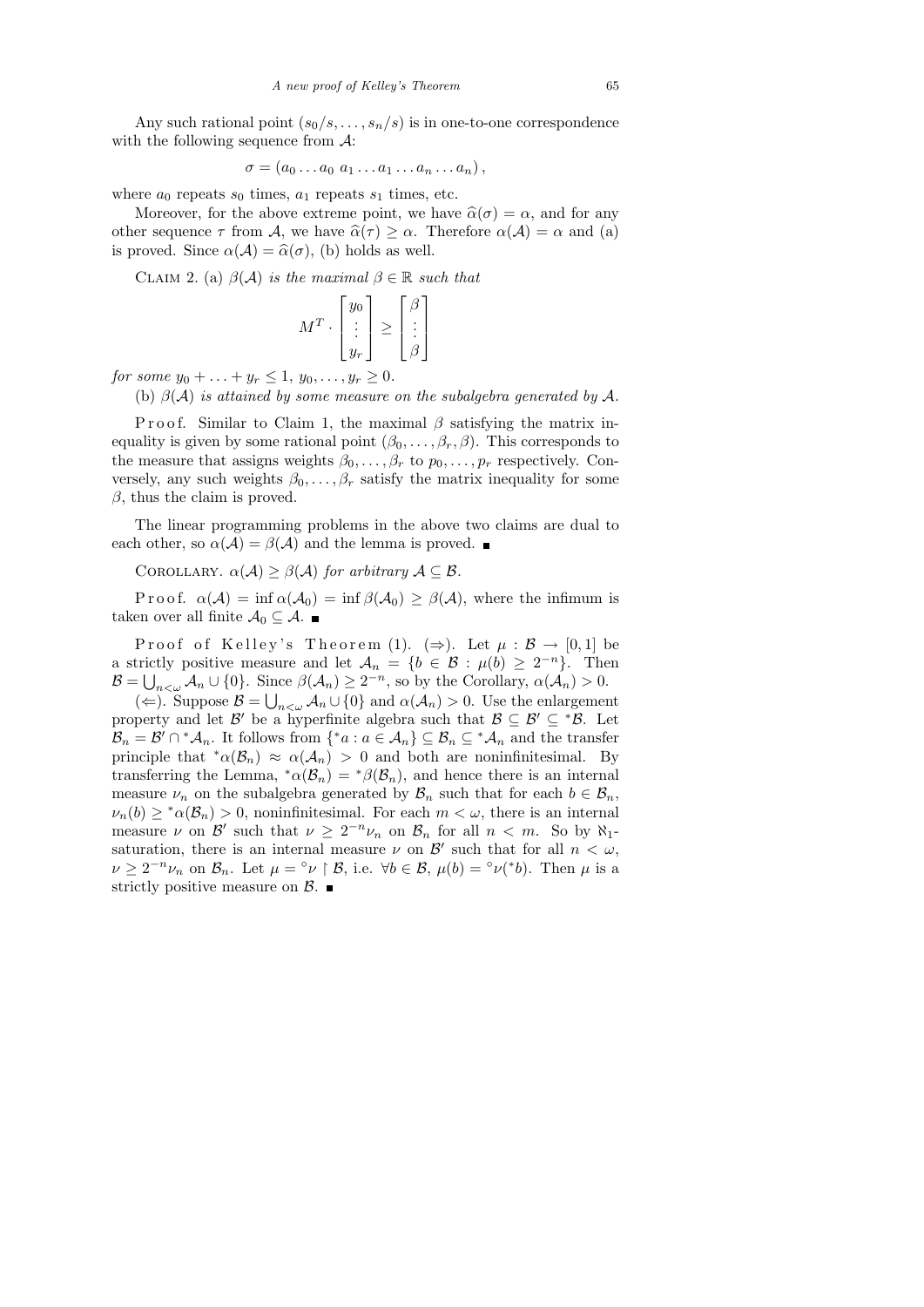Proof of Kelley's Theorem (2). ( $\Rightarrow$ ). Let  $\mu : \mathcal{B} \to [0,1]$  be a strictly positive  $\sigma$ -measure. By (1), (\*) holds. To show the weak  $\omega$ distributivity, let  $\{b_{ij}\}\$ be such that  $b_{ij}\geq b_{i,j+1}$ . For each n and  $i<\omega$ , let  $f_n(i) =$  least j such that

$$
\mu\Big(b_{ij}-\prod_{k=0}^{\omega}b_{ik}\Big)\leq 1/2^{n+i+1}.
$$

Then  $\mu(\sum_{i=0}^{\omega} b_{if_n(i)} - \sum_{i=0}^{\omega} \prod_{j=0}^{\omega} b_{ij}) \leq 1/2^n$ . Hence

$$
\prod_{n=0}^{\omega} \sum_{i=0}^{\omega} b_{if_n(i)} = \sum_{i=0}^{\omega} \prod_{j=0}^{\omega} b_{ij}.
$$

(←). Let  $\mathcal{B}'$  be a hyperfinite algebra so that  $\mathcal{B} \subseteq \mathcal{B}' \subseteq \mathcal{B}'$ . Let  $\nu$  be the internal measure given by the proof in (1). Then  $\partial \nu(b) > 0$  for each  $b \in \mathcal{B}' \cap {}^{\ast} \mathcal{A}_n$ . Let

$$
\mathcal{D} = \{b \in \mathcal{B}' : \text{ there is a decreasing sequence } \{c_n\}_{n < \omega} \text{ from } \mathcal{B}
$$
  
so that  $\prod_{n=0}^{\omega} c_n = 0 \text{ and each } {}^*c_n \ge b \}.$ 

Note that  $\prod_{n=0}^{\omega} c_n$  is defined for the  $\sigma$ -algebra  $\mathcal{B}$ , while in general,  $\mathcal{B}'$  is not a  $\sigma$ -algebra, and  $\{^*c_n\}_{n<\omega}$  may have nonzero lower bounds in  $\mathcal{B}'$ .

Define  $r = \sup\{^{\circ} \nu(b) : b \in \mathcal{D}\}.$ 

CLAIM. r is attained by some  $a' \in \mathcal{D}$ . In other words, there are  $a' \in \mathcal{B}'$ and decreasing  $d_n \in \mathcal{B}$  so that  $\prod_{n=0}^{\omega} d_n = 0$ , each \* $d_n \ge a'$  and  $r \approx \nu(a')$ .

P r o o f. Choose  $b_0, b_1, \ldots$  from D so that  $\partial \nu(b_i) \to r$ . For each i, choose  $c_{in} \in \mathcal{B}$   $(n < \omega)$  so that  $c_{in}$  decreases to 0 as  $n \to \omega$  and each  $^*c_{in} \geq b_i$ . By the weak  $\omega$ -distributivity,  $\sum_{i=0}^{\omega} \prod_{j=0}^{\omega} c_{ij} = \prod_{n=0}^{\omega} \sum_{i=0}^{\omega} c_{if_n(i)}$  for some  $f_n: \omega \to \omega$  such that  $f_n \leq f_{n+1}$ . The left hand side equals 0. Write  $d_n = \sum_{i=0}^{\omega} c_{if_n(i)}$ . Then  $\prod_{n=0}^{\omega} d_n = 0$ . Note also that  $d_n \in \mathcal{B}$  and decreases. For any n, m, there is  $a \in \mathcal{B}'$  such that  $b_0 + \ldots + b_m = a \leq {}^*d_n$ , so by  $\aleph_1$ saturation, there is an internal  $a' \in \mathcal{B}'$  such that  $b_i \le a' \le {}^*d_n$  for all  $i, n < \omega$ <br>(so in particular  $a' \in \mathcal{D}$ ) and  ${}^{\circ}u(a') >$  super  ${}^{\circ}u(b_1)$ . Hence  ${}^{\circ}u(a') = r$ . The (so in particular  $a' \in \mathcal{D}$ ), and ° $\nu(a') \ge \sup_{i \le \omega}$ ° $\nu(b_i)$ . Hence ° $\nu(a') = r$ . The claim is proved.

Notice that  $\nu(a') \not\approx 1$ . Suppose otherwise; then for each  $n < \omega$ ,  $\partial \nu(^* d_n)$ = 1, so ° $\nu(1-{^*d_n})=0$ , and by the strict positivity of ° $\nu \upharpoonright \mathcal{B}$ , it follows that  $d_n = 1$ , contradicting  $\prod_{n=0}^{\omega} d_n = 0$ .

Now define the internal measure  $\mu(b) = \nu(b-a')/(1-\nu(a'))$ ,  $b \in \mathcal{B}'$ . For  $b \in \mathcal{B}$ , write ° $\mu(b) =$ ° $(\mu({}^*b))$ . Then ° $\mu$  is a strictly positive  $\sigma$ -measure on B. To show this, it suffices to verify the following.

(i) If  $0 \neq b \in \mathcal{B}$  then  $\degree \mu(b) > 0$ .